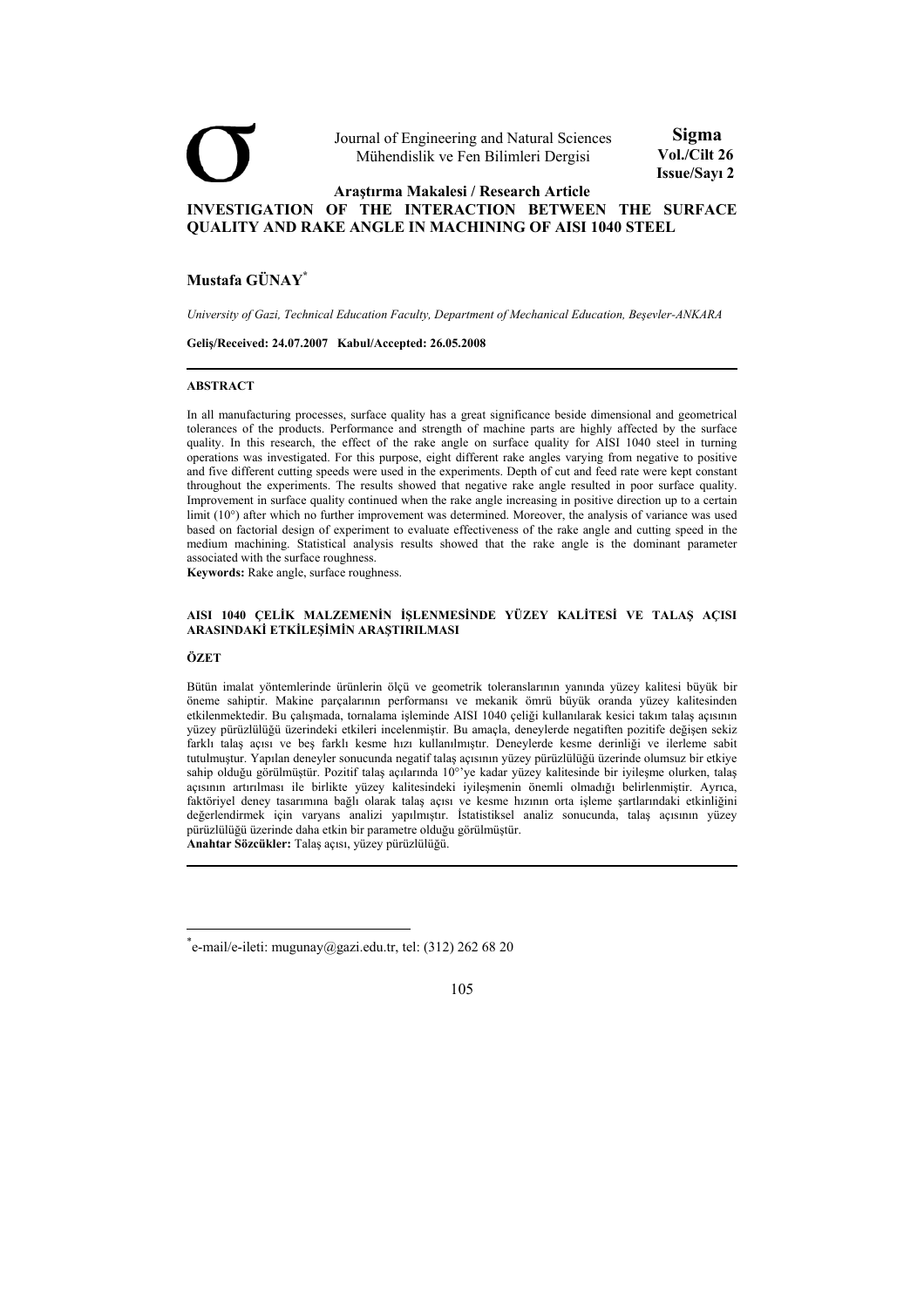# **1. INTRODUCTION**

Surface roughness is generated from two components, the ideal or geometric finish and natural finish. While the ideal finish results from kinematic motions of the tool and the geometry such as tool nose radius, tool rake angle and lead angle, the natural finish can result from cutting tool vibration, tool wear, and workpiece material effects such as built-up edge formation, rupture at low cutting speeds. In many applications, especially finishing operations, the surface finish requirement restricts the range of tool geometries and feed rates which can be used. Moreover, since the machined surface finish becomes rougher and less consistent as the tool wears, stringent finish requirements may also limit tool life and thus strongly influence machining productivity and tooling costs [1]. Thus, the selection of optimized cutting parameters is extremely important as these ones determine surface quality and dimensional precision of manufactured parts [2, 3].

A large number of analytical and experimental studies have been conducted on surface roughness in turning operations [4]. The first standardization work on surface roughness was carried out in Germany in 1931, which led to the establishment of DIN 140 standard. DIN 140 classified surface quality grades. These grades were defined as coarse, medium, and fine [5]. In the study of Özses, it is shown that the surface quality is affected by the hardness and the mechanical properties of various steel materials. It was also reported that surface quality was affected by cutting parameters. It was observed that surface quality was improved with increased cutting speeds. Nevertheless, high cutting speeds cause excessive tool wear and as a result short tool life. The most important parameter, which affects the surface quality, is feed rate. Low feed rate results in better surface finish. Tool nose radius is another factor affecting the surface roughness. Increasing tool nose radius improves surface quality [6].

Lin conducted an experimental research on surface roughness and cutting forces using S55C steel. He formalized the results by regression method. He modelled the effect of cutting parameters on surface roughness and cutting forces [7]. Risbood, Petropulos, Sekulic, Gadelmavla, Davim, et al. carried out similar works [8-12]. Abouletta observed that surface roughness depended on cutting parameters and also tool vibration. He developed four different mathematical models in terms of cutting parameters and vibration in feed and radial directions. Experimental results showed that surface roughness did not only depend on cutting forces but also vibration. It was observed that maximum surface roughness was mostly affected by cutting speed and workpiece diameter [13].

One of the main problems in machining of ductile materials is formation of build up edge (BUE). Beside its negative affect on tool life, BUE is also responsible for poor surface quality. In order to avoid the formation of BUE, high cutting speed and high positive rake angle were recommended [14]. Unfortunately, surface roughness does not depend solely on the feed rate, the tool nose radius and cutting speed; the surface can also be deteriorated by excessive tool vibrations, the built-up edge, the friction of the cut surface against the tool point, and the embedding of the particles of the materials being machined. Hence, the forces, which can be considered as the sum of steady, harmonic and random forces, act on the cutting tool and contribute to the modification of the dynamic response of the tool, by affecting its stiffness and damping. These stiffness and damping variations are attributable to parameters that cannot be easily predicted in practice (regenerative process, penetration rate, friction, variation in rake angle, cutting speed, etc.) [15].

Most researchers have investigated the effects of cutting parameters such as speed, feed, and depth of cut on surface roughness by used one variable at a time approach. In order to institute an adequate functional relationship between the surface roughness and the cutting parameters, a large number of tests are required, requiring a separate set of tests for each and every combination of cutting tool and workpiece material. This increases the whole number of tests and as a result the experimentation coast also increases. According to Choudhury and Dabnun, surface finish can be characterised by design of experiments in metal cutting. The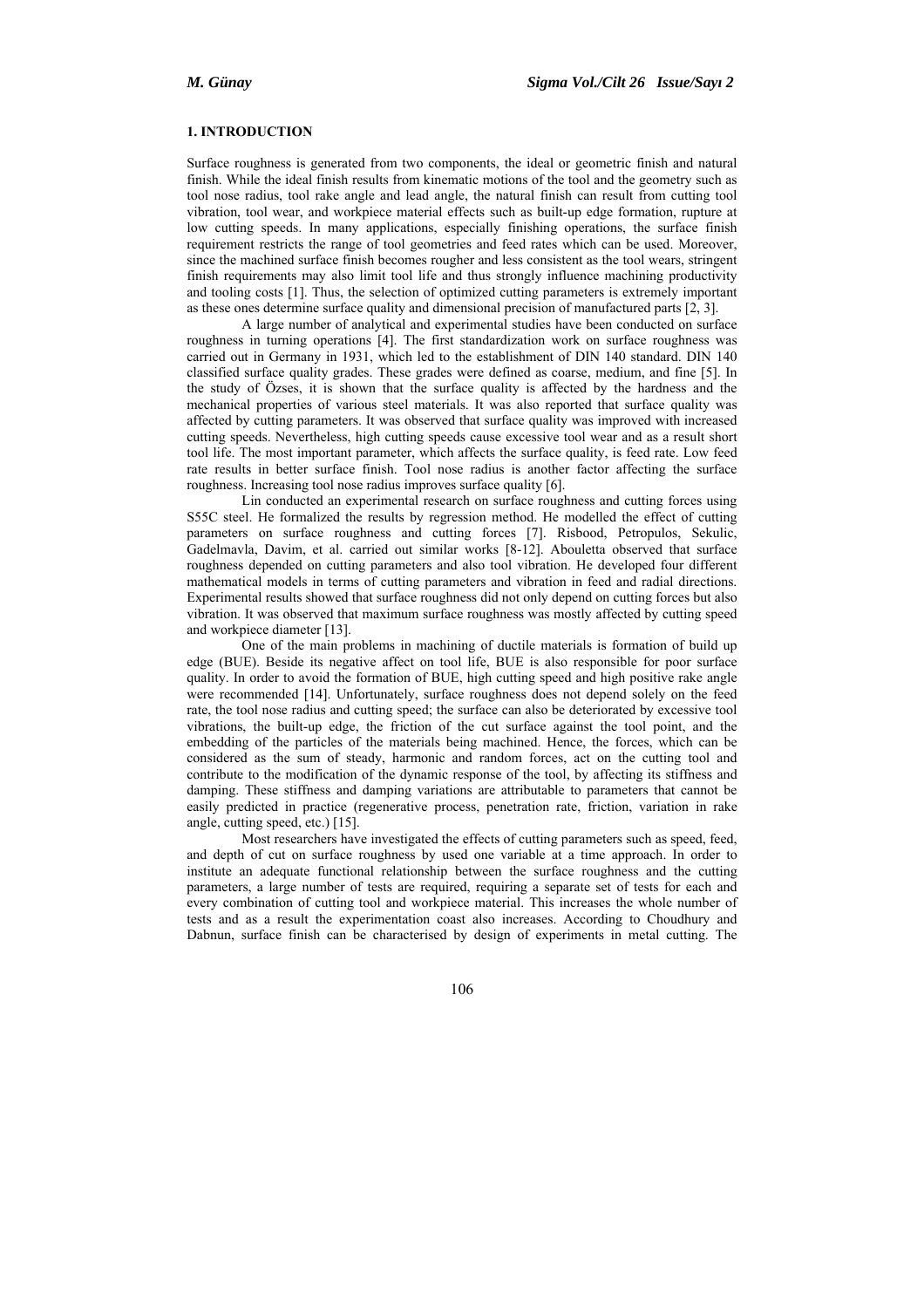statistical method used in this analysis is known as response surface methodology which is a combination of the design of experiments and regression analysis and statistical inferences. Response surface methodology coupled with the factorial design of experiments is a better alternative than the traditional one-variable-at-a-time approach. This provides a large amount of information with a lesser number of experiments [16, 17].

 It is necessary to employ theoretical models making it feasible to do predictions in function of operation conditions such as part dimensions, rotating speed of spindle, feeds, cutting depth and so on. In this research, the effect of rake angle on surface roughness for AISI 1040 steel was investigated at 5 different cutting speeds and 8 different rake angles. Also, a factorial design and analysis of variance (ANOVA) performed to determine of the interaction between the surface roughness and rake angle.

## **2. MATERIALS AND METHOD**

## **2.1. Experimental Samples**

The experimental samples were made of AISI 1040 steel with dimensions φ 40x200mm. Prior the experiments, the samples were turned with a depth of cut of 0.5 mm in order to remove the outer layer which might have been hardened by rolling process in production stage.

#### **2.2. Experimental Setup**

All cutting tests were conducted in TC-35 JOHNFORD CNC turning centre. The cutting tool was a commercial product available from Stellram, consisting of a tool holder and indexable inserts suited to ISO 5608 and ISO 1832, respectively. Product no. of the tool holder is SSBCR 2525 M12. The uncoated carbide inserts were SCMW 12M508 and SCMT 12M508. Both inserts suited to ISO P20. Their rake angles were different. While both inserts had  $7^\circ$  of clearance angle, the first one, SCMW 12M508-S2F, had 0° rake angle and the other second had 7° rake angle. The reason for choosing cutting tools with different rake angles is that when mounting mechanism of tooling system was adjusted to give SCMW tool a rake angle of over 7°, the tool's clearance angle becomes less than 0°, which makes cutting operation impossible. Therefore, for rake angles over 7°, SCMT tool should be preferred because it has 7° clearance angle as a result of when the rake angle was adjusted to its largest value used in the experiments, i.e. 12.5°, the clearance angle becomes 2°. The other characteristics, geometry and grade of both inserts other than rake angle were the same.

Cutting parameters, i.e. cutting speed, depth of cut, and feed rate, rake angle, were suggested by cutting tool suppliers and were selected according to ISO 3685. As suggested in ISO 3685, five different cutting speeds were used based on tool supplier's suggestions. The reference values of depth of cut and feed rate ( $a=2.5$  mm and  $f=0.25$  mm/rev) in ISO 3685 for 0.8 mm were chosen tool radius. Measurements were taken cutting a length of every 100 mm on each sample. The experiments were carried out with 8 different rake angles, which varied from  $-5^{\circ}$  to  $12.5^{\circ}$ with 2.5° increments. At each rake angle, five different cutting speeds were used [18]. The equipment used for measuring the surface roughness was a surface roughness tester, Mahr Perthometer-M1 type of portable. The surface roughness average (Ra) was taken as a parameter, defined on the basis of the ISO 4287 norm [19] as the arithmetical mean of the deviations of the roughness profile from the central line along the measurement.

## **2.3. Experimental Design and Analysis**

In general, the roughness parameters mainly depend on the manufacturing conditions employed, such as feed rate, depth of cut, cutting speed, machine tool and cutting tool geometry, etc. So, a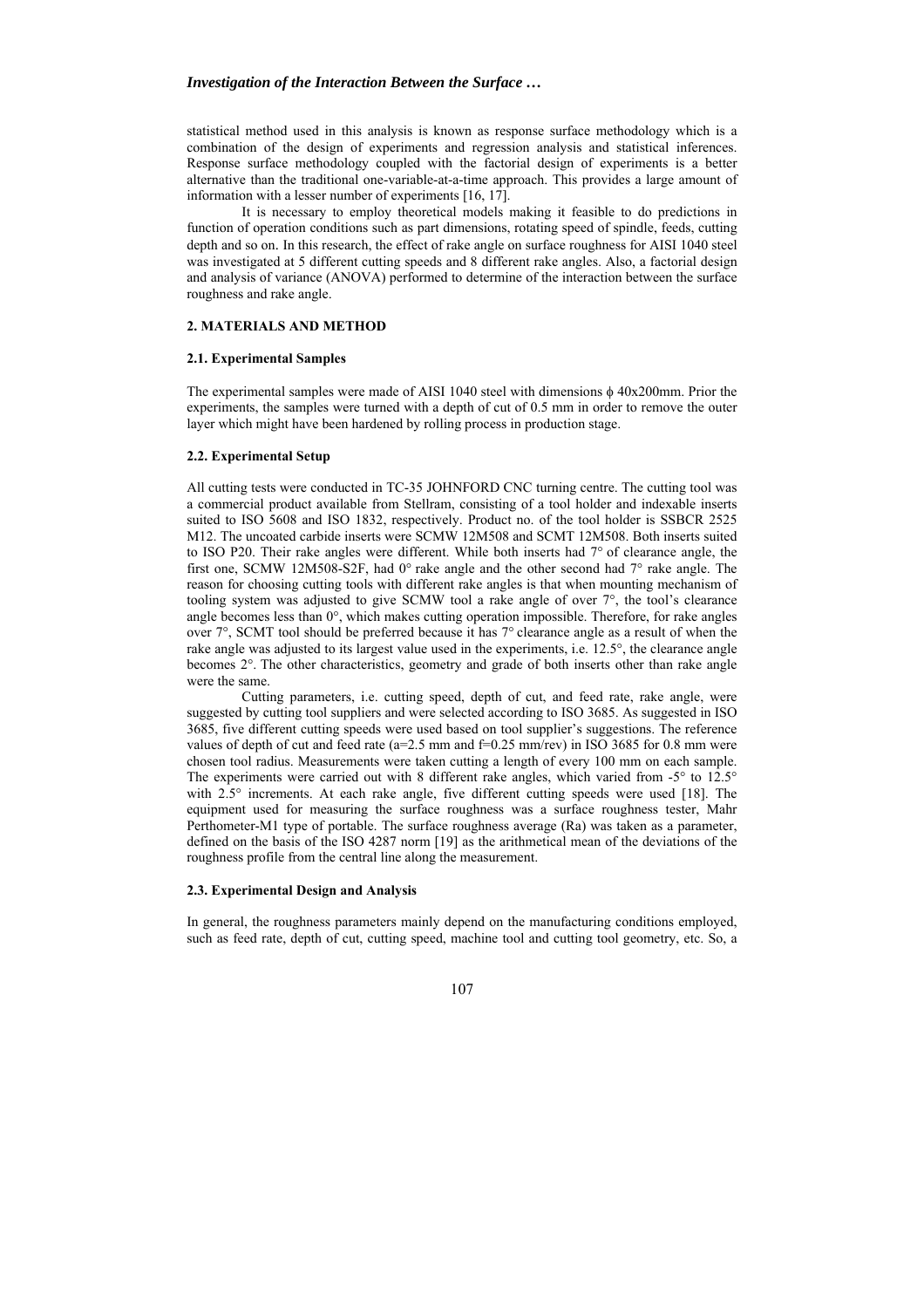complete modelling of these parameters should take into account the previous factors [3]. On the other hand, tool rake angle are certainly effect chip formations by changing of shear angle at first deformation region during the material removal process. And also, this formation is effect quality of machined surface. Meanwhile, the temperature occurred at the deformation region which is change depending on cutting speed, this situation is effect cutting process by changing chip flow velocity [14, 20]. Hence, the effect on surface roughness of rake angle and cutting speed was investigated based on experimental and statistical results.

Using the analysis of variance (ANOVA) and factorial design of experiment, the effectiveness on the surface roughness of the rake angle and cutting speed were investigated. Results from ANOVA can determine very clearly the impact of each factor on the outputs [4, 15]. An ANOVA was applied to investigate the main effects of cutting speed (V) and rake angle  $(\gamma)$ . The ANOVA output and the calculated F-ratios are shown in Table 3 for each significant effect. It was selected the 0.05 level for testing the significance of the main effects. Factorial design and analysis of variance were applied to the experimental data by using MINITAB statistical software. The factors and factor levels are summarized in Table 2. These factor levels result in a total of 40 unique factor level combinations.

| <b>Table 2.</b> Factors and factor levels. |  |  |
|--------------------------------------------|--|--|
|                                            |  |  |

| Factors             | <b>Factor</b> levels                          |
|---------------------|-----------------------------------------------|
| Cutting speed $(V)$ | 80, 100, 120, 150, 180 (m/min)                |
| Rake angle $(y)$    | $-5, -2.5, 0, 2.5, 5, 7.5, 10, 12.5$ (degree) |

#### **3. RESULTS AND DISCUSSION**

In order to evaluate the effect of rake angle on surface quality, measurements were taken at three different locations in longitudinal direction. In collecting the surface roughness data of the experimental sample with the surface profilometer, three measurements are taken along the axis for each experimental sample and measurement is about 120° apart. So a total of 9 measurements were taken on each machined surface. The surface roughness (Ra) value was calculated by averaging these 9 measurements. Interaction between cutting speed and rake angle on surface roughness are shown in Fig. 1.



Figure 1. Interaction between cutting speed and rake angle on surface roughness.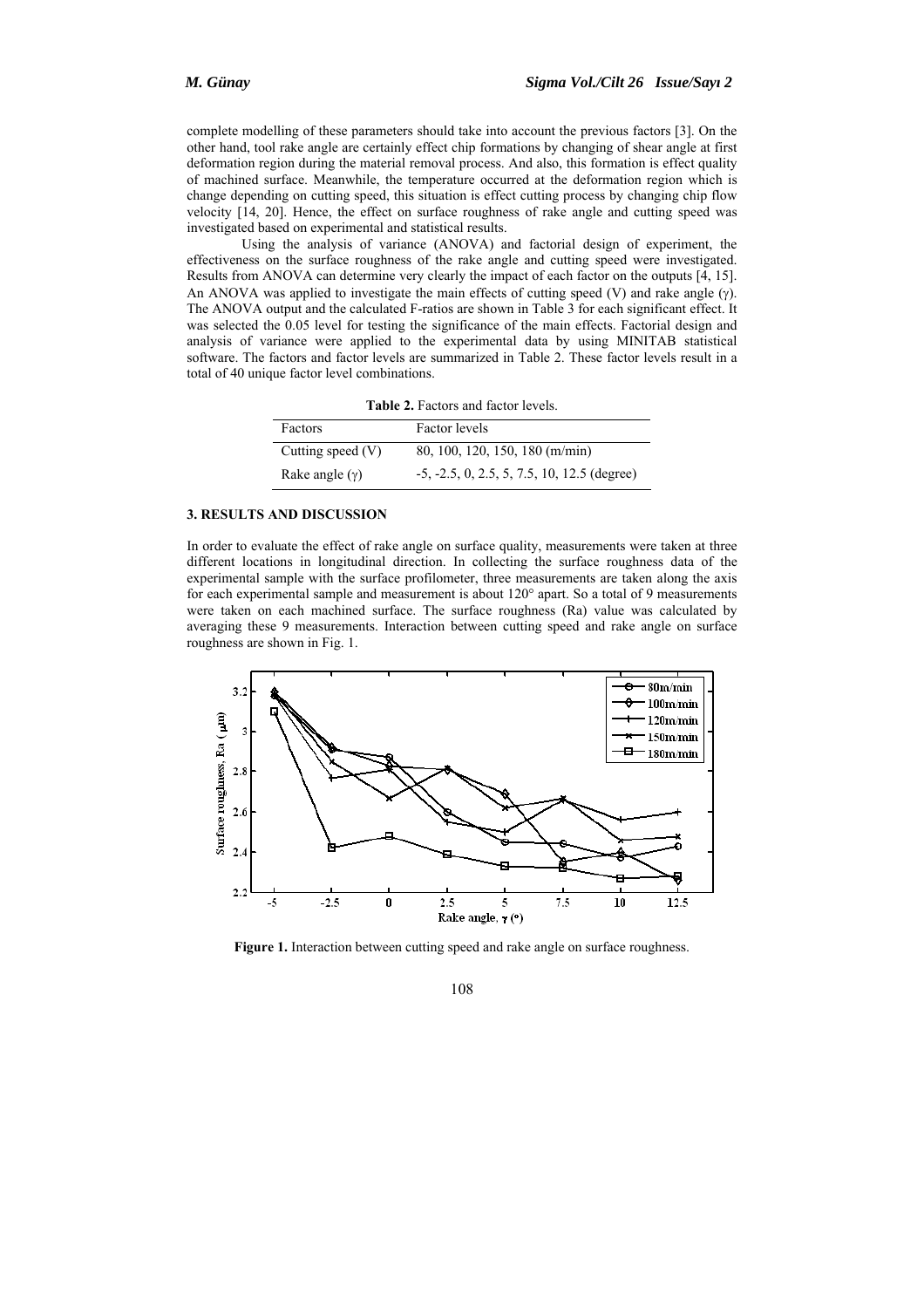#### *Investigation of the Interaction Between the Surface …*

The most remarkable result in Fig.1 that negative rake angles especially for -5° surface roughness value was quite high, but positive rake angles beginning from  $0^\circ$ , surface roughness is noticeable decrase. Surface roughness values for -5° rake angle are higher than obtained for the other rake angles at all cutting speeds. Negative rake angles cause larger contact area cause also higher chip volume, which both result in increased heat generation [18]. This poor surface quality can be attributed to the higher cutting forces and negative effect of chip flow on surface with negative rake angle [4].

It can be observed in Fig. 1 that surface roughness has change significantly for rake angles in the range between –2.5° and 12.5°. This can be attributed to the lower coefficient of friction on the tool rake face due to decreasing BUE the tendency with increasing rake angle [14]. This indicates that positive rake angles have a regularly effect on the surface roughness at machining of AISI 1040 steel. This conclusion can be drawn from deviation between the maximum and minimum surface roughness values obtained within this rake angle range (Ra<sub>max</sub>=2.92 µm for  $\gamma$ =-2.5°; Ra<sub>min</sub>=2.28µm for  $\gamma$ =12.5°). Better surface quality obtained at 180 m/min cutting speed (except for -5° rake angle) can be attributed to the well-known positive effect of high cutting speeds on surface finish [14, 20].

AISI 1040 steel is considered to be one of the best materials in terms of machinability because of its carbon content and mechanical properties. Therefore, surface quality of this material is not expected to exhibit poor characteristics especially at high cutting speeds. However, formation of BUE encountered at moderate and low cutting speeds especially when machining ductile materials is known to deteriorate surface finish. One of the best precautions to eliminate this problem is to increase rake angle in positive direction [4, 14, 18]. For this purpose, a factorial design and analysis of variance (ANOVA) were applied to determine the effects of the cutting speed and rake angle on the surface roughness. Additionally, the main effect plot of significant factors corresponding to ANOVA analysis was constructed (Figure 2). This plot provide a more in-depth analysis of the significant factors related to the surface roughness in the medium machining. The ANOVA table for surface roughness parameters is given in Table 3. All F-ratios are based on the residual mean square error. The ANOVA table decomposes the variability of eigenvalues into contributions due to independent factors. The P-value tests the statistical significance of each of these factors. Since the P-value of rake angle in the ANOVA table is less than 0.05, this factor has a statistically significant effect on surface roughness at the 95% confidence level.

| Source               | Degrees of freedom<br>(DF) | Sum of squares<br>(SS) | Mean squares |       | F-ratio P-value |
|----------------------|----------------------------|------------------------|--------------|-------|-----------------|
| <b>Cutting Speed</b> | 4                          | 0.24031                | 0.06008      | 1.34  | 0.281           |
| Rake Angle           |                            | 3.93147                | 0.56164      | 12.49 | 0.000           |
| Error                | 28                         | 1.25873                | 0.04495      |       |                 |
| Total                | 39                         | 5.43051                |              |       |                 |

**Table 3.** Analysis of variance for surface roughness.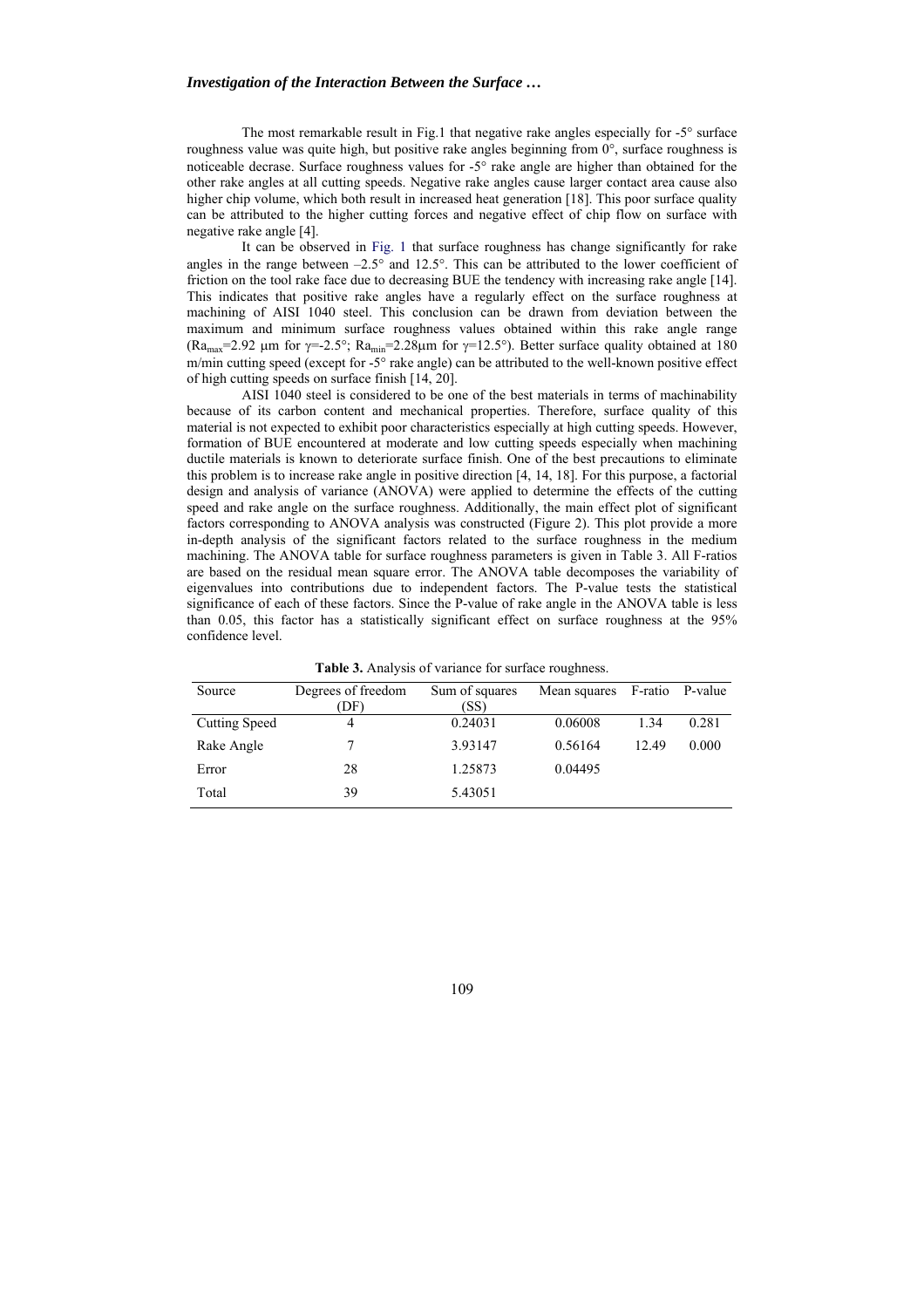

Figure 2. Main effects plot for surface roughness.

It is seen from Fig. 2 and the P-value of cutting speed in the ANOVA table that, the effect of cutting speed on surface roughness (Ra) is not a statistically significant. Also, it can be seen in Fig. 2 that especially, the negative rake angle has very significiant effect on the Ra. The results shows that surface roughness depend mainly on the rake angle.

## **3. CONCLUSION**

The results obtained in this research can be summarized as follows:

- Negative rake angles result in poor surface finish while positive rake angles beginning from 0° produce better surface.
- Improvement in surface quality continued when the rake angle increasing in positive direction up to a certain limit (10°) after which no further improvement was observed.
- Consistency between the ANOVA results and measured surface roughness values shows that rake angle is more effective than cutting speed on surface roughness.

## **Acknowledgement**

The authors thank Gazi University, Scientific Research Project Department funding for this research.

# **REFERENCES**

- [1] Stephenson, D.A., Agapiou, J.S., "Metal Cutting Theory and Practice", 2nd edition, Taylor & Francis, CRC Press, Boca Raton, 2006.
- [2] Kopac, J., Bahor, M., "Interaction of the technological history of a workpiece material and the machining parameters on the desired quality of the surface roughness of a product", Journal of Materials Processing Technology, 92-93, 381-387, 1999.